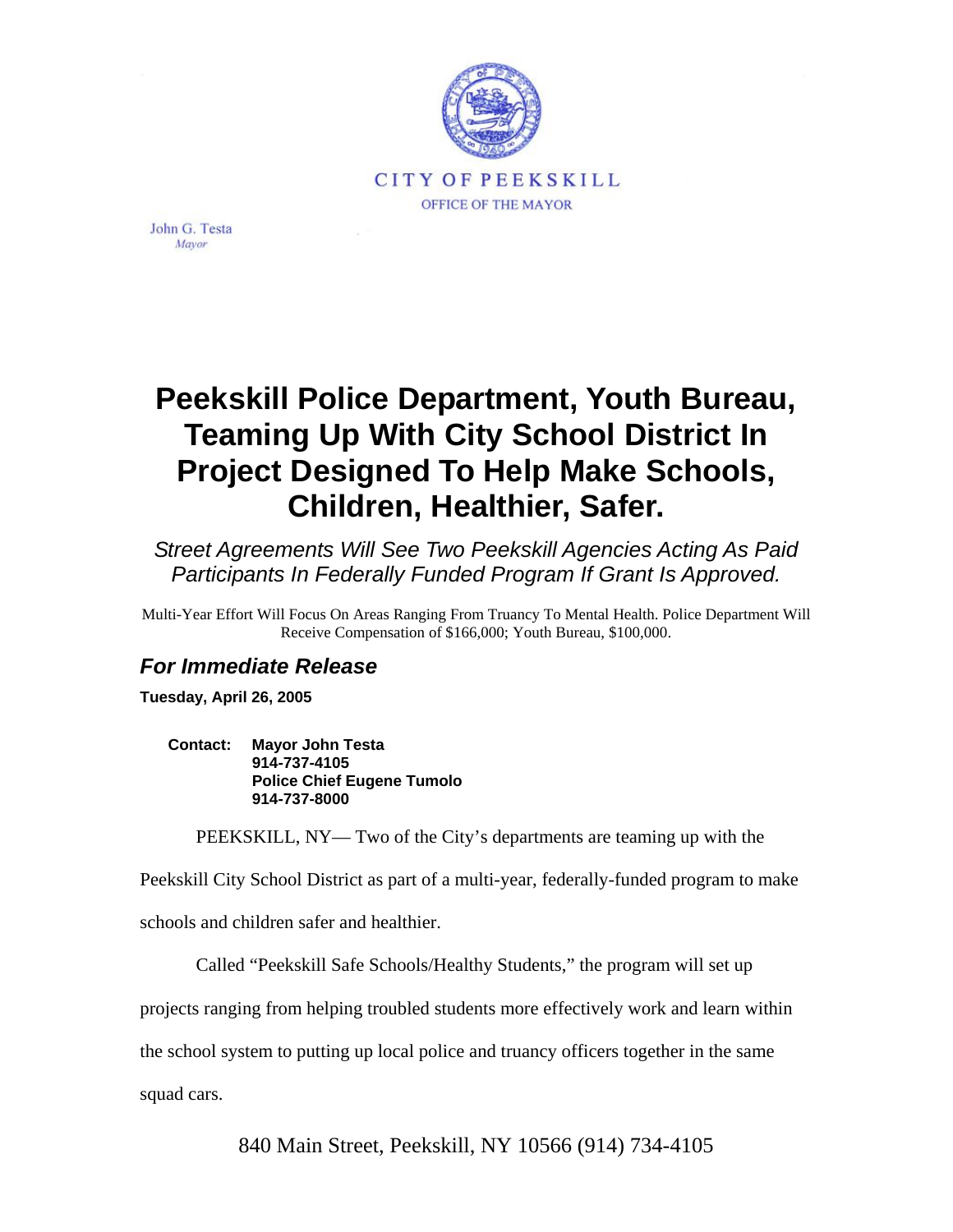Funding for the effort will come from a \$1.835 million grant which is currently being sought from the U.S. Department of Education. Both the Police Department and the Youth Bureau will play a crucial role in overall program if it is funded. Reflecting this, the Police Department will receive \$160,132 to compensate for overtime and other expenses incurred in working with the program, and the Youth Bureau \$100,463.

"We here at the Police Department know from personal experience the needs of Peekskill's youth. We look forward to the opportunity to further help the School District with at-risk children," says Police Chief Eugene Tumolo.

Peekskill Safe Schools/Healthy Students has a number of specific goals, the grant proposal says. It will seek to:

- 1. Provide and maintain a safe school environment.
- 2. Prevent and reduce alcohol and other drug use and violent incidents.
- 3. Screen, assess, intervene and refer students with mental health issues.
- 4. Build the capacity of parents, business and seniors to support positive youth development.
- 5. Reduce juvenile crime.

Both the Police Department and the Youth Bureau will invest considerable time and energy in playing their roles in the program. A key component of creating a safe school environment will be the installation of an official Security Office in Peekskill High School.

As part of the grant the Peekskill Police Department will assist in a review and assessment of each building's safety plan. They will also conduct training to upgrade knowledge and skills for each building safety team.

2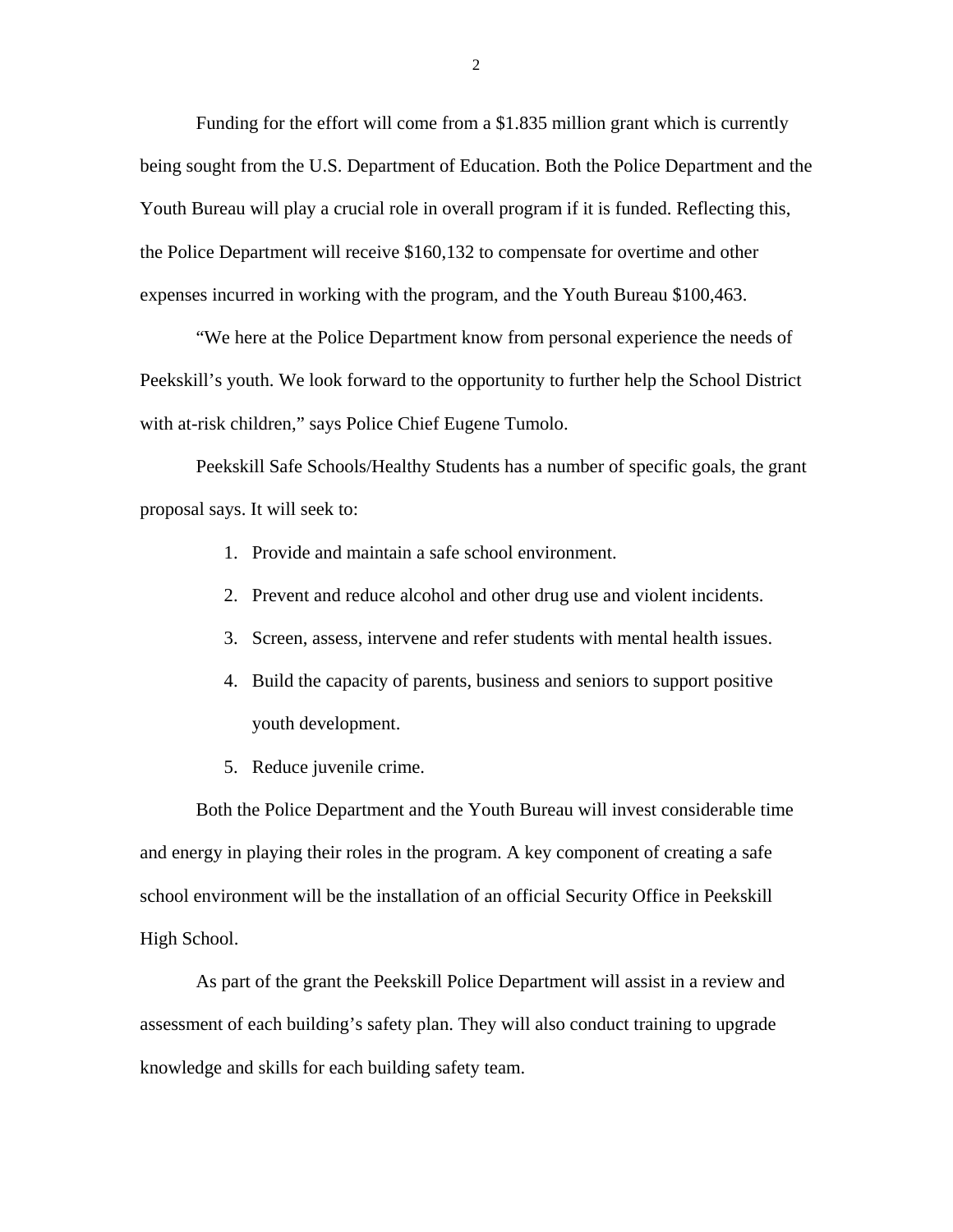Help will be provided by the Peekskill Police Department in other ways as well. "Partnering with the probation and the Peekskill Police Dept, procedures will be developed and/or strengthened to assure that court adjudicated or school disciplined youth are more effectively reintegrated into school and have access to substance abuse, mental health, or other services needed for successful reintegration and school achievement," the grant application says.

In addition, the Grant will create a "ride-along" program. "County Juvenile Justice Probation Officers will 'ride along' with the school resource officer (SRO) during after school, evening and weekend hours to create a strong presence in the community, follow up on youth and reach out to parents who believe their child(ren) are 'ungovernable,'" the grant application says.

"A partnership of police and probation conducting 'ride-alongs' displays to the community that law enforcement is actively engaged in the prevention of criminal activity, not just punishment," the application says. "Grant funds will be used to pay for overtime," the application says.

Participation by the Peekskill Youth Bureau will include the specific hiring of a staffer dedicated to helping the Program achieve its goals. The Peekskill Youth Bureau is the leader of Peekskill Agencies Together, a group of the City's leading non-profits. The City of Peekskill Youth Bureau will hire a full time professional to work with the PAT coalition partners," the grant application says.

"Teamwork is essential when it comes to making Peekskill a better place," says Mayor John Testa. "It is vital that our schools be safe places and that they have an atmosphere that promotes learning and achievement," he says.

3